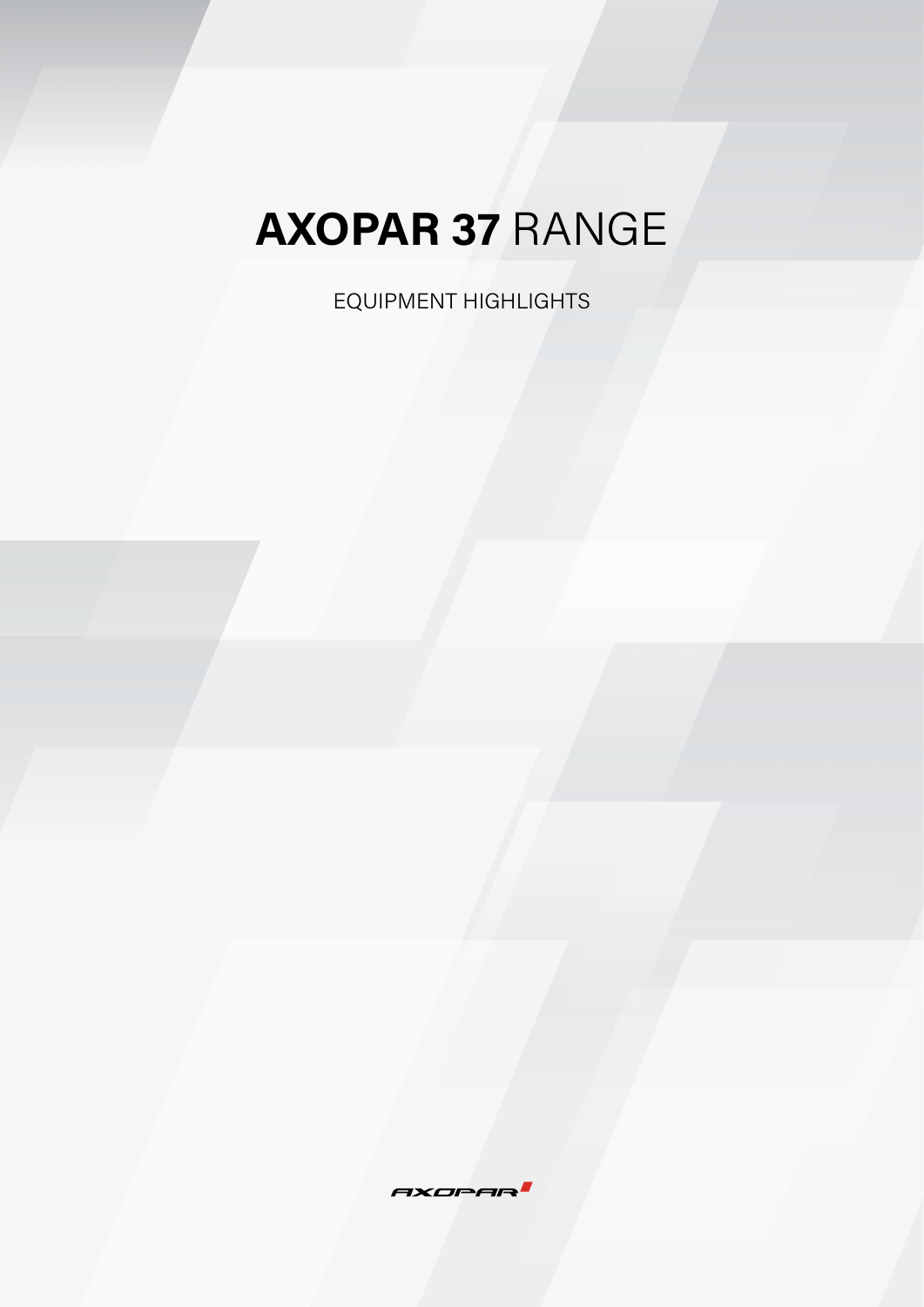### EQUIPMENT HIGHLIGHTS



### **OPTIONAL PACKAGES**

### AFT CABIN

- Aft cabin overnight sleeping accomodation for 2 additional persons
- Large queen size 150 cm bed with mattresses in Torres fabric
- Aft cabin accessed from cockpit aft centre seats (S & ST)
- Aft cabin accessed from pilothouse aft sofa (XC)
- Flush mounted dual roof hatches
- Integrated mosquito- and black out roller blinds for roof hatches
- Port and SB side windows
- Roller blinds for Port and SB side windows
- Soft side bolsters next to bed in Torres fabric
- Cushions in Torres fabric
- Roof panels in Vintage Steel fabric
- 4 x LED roof spotlights
- Storage pockets

( Optional Comfort package available )

*Picture shown with optional Comfort package*



*Picture shown with optional Flameless gas ceramic cooktop* 

### WET BAR

- Wet bar on aft deck
- Streamlined module w. lid, 2 x lockers and 4 x cupholders
- Top lid in double sides gelcoat finish w. pushbutton lock
- Countertop in black Corian finish
- Large fixed handrail in stainless steel / black leather w. Axopar signature
- Sink w. lid in black Corian and stainless steel faucet
- Top loaded refrigerator w. 40l capacity
- Curved locker doors in double sided gelcoat finish w. slam latch locks
- Shelves inside lockers
- 2 x deck lights at centre threshold
- 2 x deck lights mounted under roof (ST & XC)
- Preparation for gas connection (Delivered without country specific connector for gas connection)

( Optional Flameless gas ceramic cooktop available )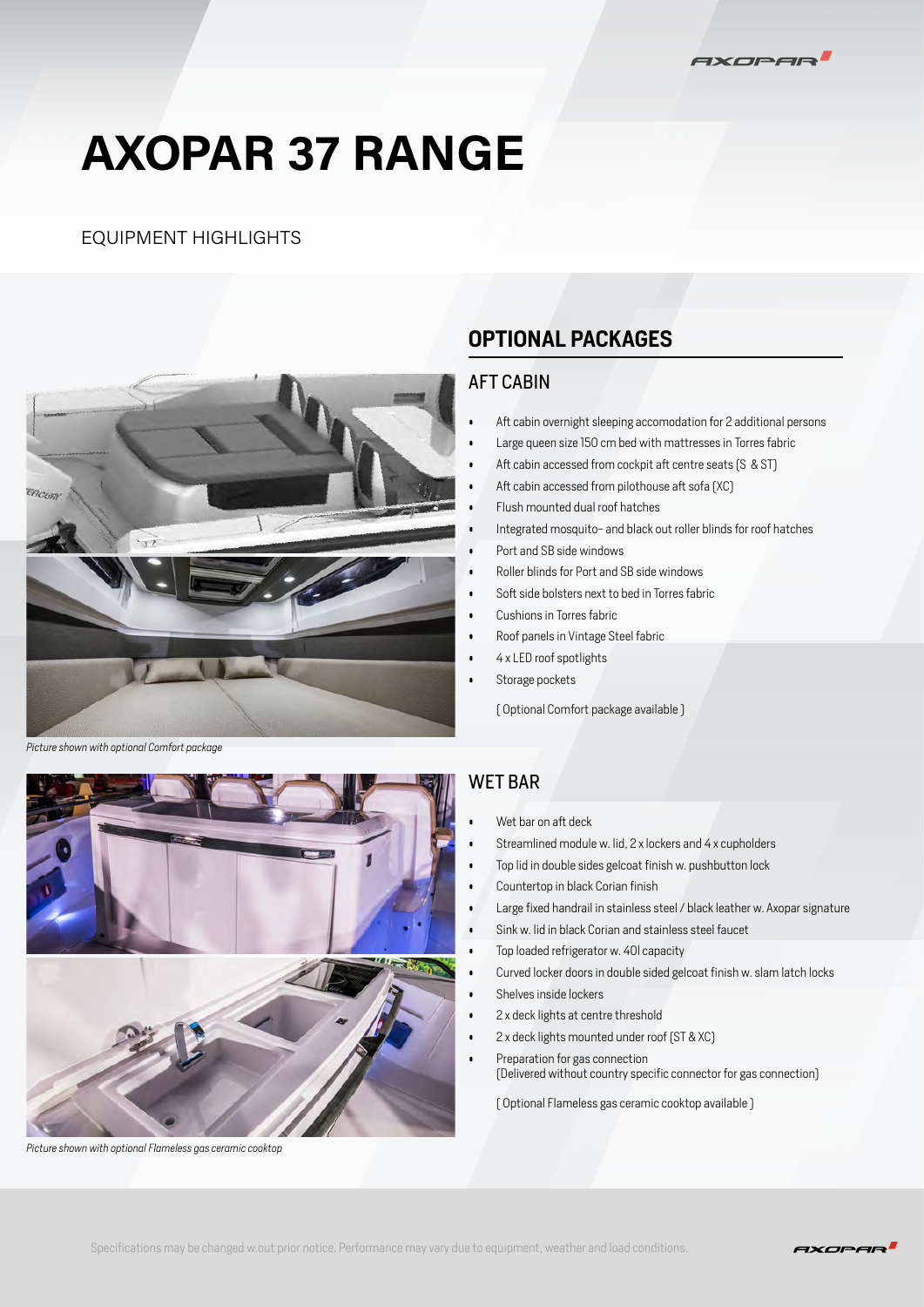

### EQUIPMENT HIGHLIGHTS



### MULTI STORAGE

- Large storage compartment on aft deck for storing of on-water gear
- Lockable large hatch in double sided gelcoat and gas strut supported
- Rope holders inside hatch
- Additional 2 x LED deck lights inside storage compartment
- Water resistant carpet in black
- (Optional Sun deck cushions available)

( Option available only for S & ST )

*Picture shown with optional Sun deck cushions*



### ESTHEC FLOORING

- Esthec composite nautical decking
- Installed on all exterior working deck and deck hatch -areas in Platinum color
- Esthec on swim platforms in Platinum color
- "Revolution" caulking pattern in black
- Axopar signature logotype on Port and SB sides
- Attention caulking on edges of swim platform and Axopar signature in red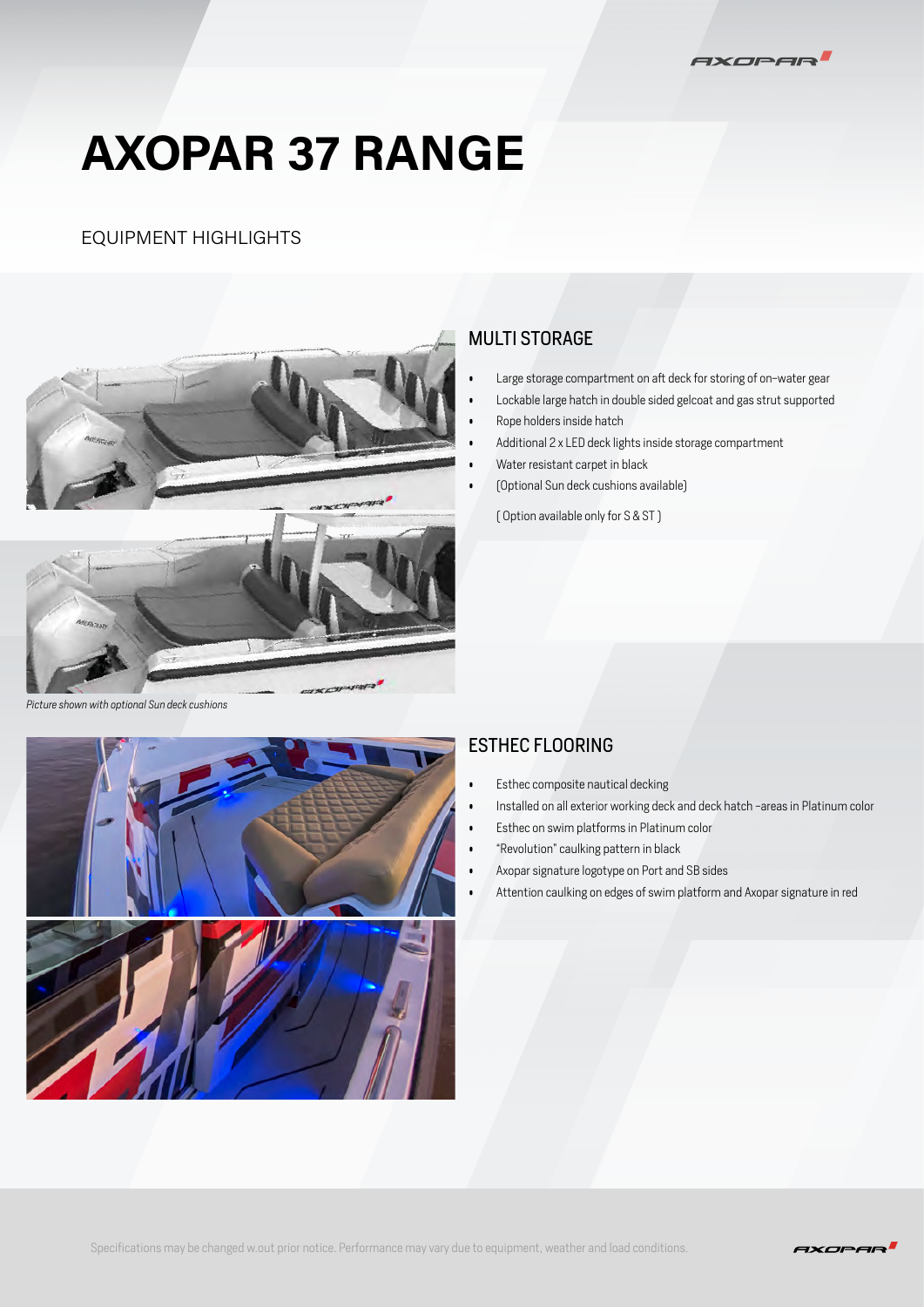

### EQUIPMENT HIGHLIGHTS



*Pictures shown with optional Sink and faucet in front cabin*

### COMFORT PACKAGE

- Upgraded upholstery materials in front cabin for mattresses, L-sofa and cushions in Sunbrella Lopi Sand
- Additional fixed head rests in Sunbrella Lopi Sand with brown leather fixing straps and brown piping
- Fabric extension on lower recess walls next to bed and on the lower side walls in front cabin in Vintage Steel
- Brown piping on L-sofa backrests
- Mirror in forward bulkhead

(Note: Comfort package does not affect upholstery in the pilothouse on XC Cross Cabin model)

### COMFORT PACKAGE, AFT CABIN

- Upgraded upholstery materials in aft cabin for mattresses, side bolsters and cushions in Sunbrella Lopi Sand
- Fabric extension on lower side walls in aft cabin in Vintage Steel
- Brown piping on side bolsters and cushions
- (Included in Aft cabin option if Comfort package option also selected)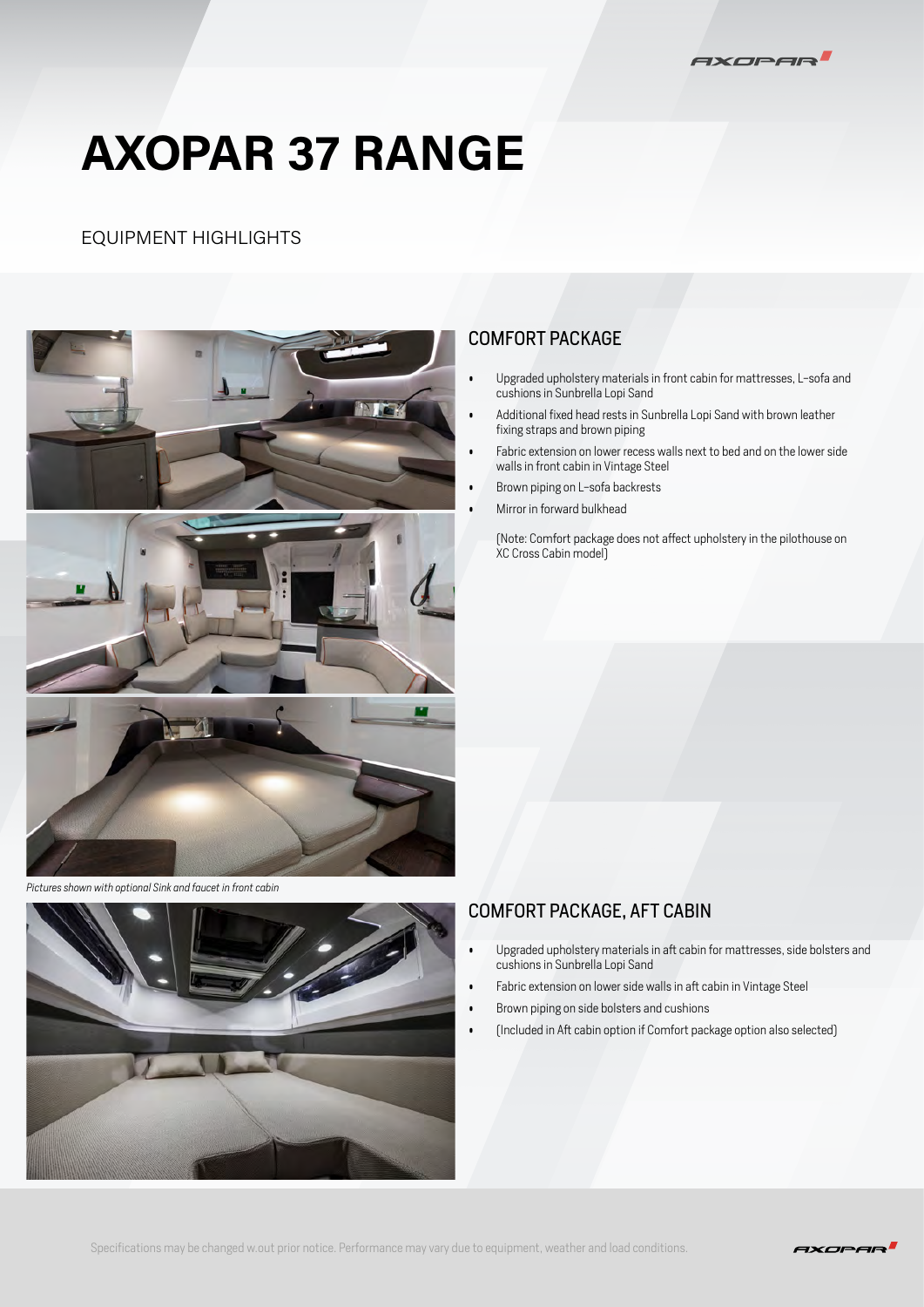

### EQUIPMENT HIGHLIGHTS



### TOILET COMPARTMENT

- Separation walls and threshold in white frosted plexiglass between toilet and front cabin
- Lockable door in two positions in white frosted plexiglass
- Standard toilet bowl moved to SB side, mounted in transverse direction
- Corian top in toilet compartment with sink and small storage compartment
- Stainless steel faucet in toilet compartment
- Toilet paper holder
- Toilet brush
- Carpet in black
- Deletion of cabinet on Port side
- ( Optional shower in Toilet compartment available)



### GULLWING DOORS

- Wide "gullwing" shaped lockable exterior access doors for the front cabin
- Doors in double sided gelcoat finish and gas strut supported
- Flush mounted exterior handles on gullwing doors in stainless steel
- Interior grab rails in stainless steel / black leather finish
- Interior handles on gullwing doors in leather w. safety securing for closed position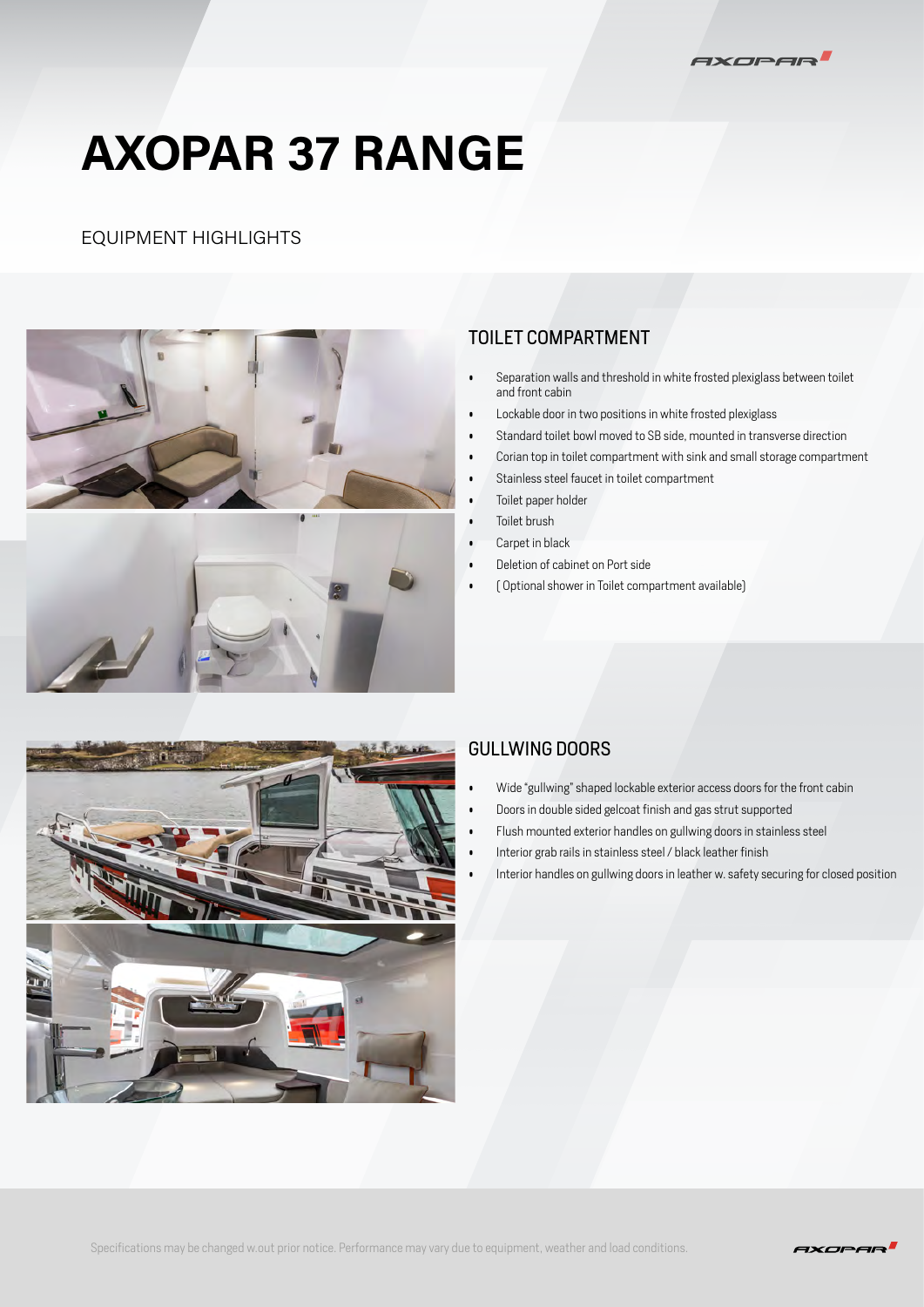

### EQUIPMENT HIGHLIGHTS



### "REVOLUTION" CAMOUFLAGE WRAP

- Wrapping in "Revolution" livery of red, grey and black accents w. white background
- Wrapping on hull sides above chine level, in- and outsides of bulwark excl. top surface, front cabin roof incl. skylights with perforated finish, centre console and sides of cockpit seat bases, aft perch w. "Revolution" text (Spyder)
- Wrapping on hull sides above chine level, in- and outsides of bulwark excl. top surface, continued on front cabin roof incl. skylights with perforated finish, centre console and sides of cockpit seat bases, aft perch w. "Revolution" text, top of sun-top roof w. "Revolution" text (ST)
- Wrapping on hull sides above chine level, in- and outsides of bulwark excl. top surface, front cabin roof incl. skylights with perforated finish, pilothouse exterior, top of cabin roof w. "Revolution" text (XC)

(If boat is equipped with wetbar, aft cabin or multi storage option are these also w. wrapping)



### FIXED SUN BED ON FORE DECK

- Wide sun bed mattress and backrest in Silvertex fabric with diamond pattern stitching
- Lockable storage box under sunbed in GRP, openable from the front
- Harbor cover for sunbed in red

( Not available w. Table on fore deck )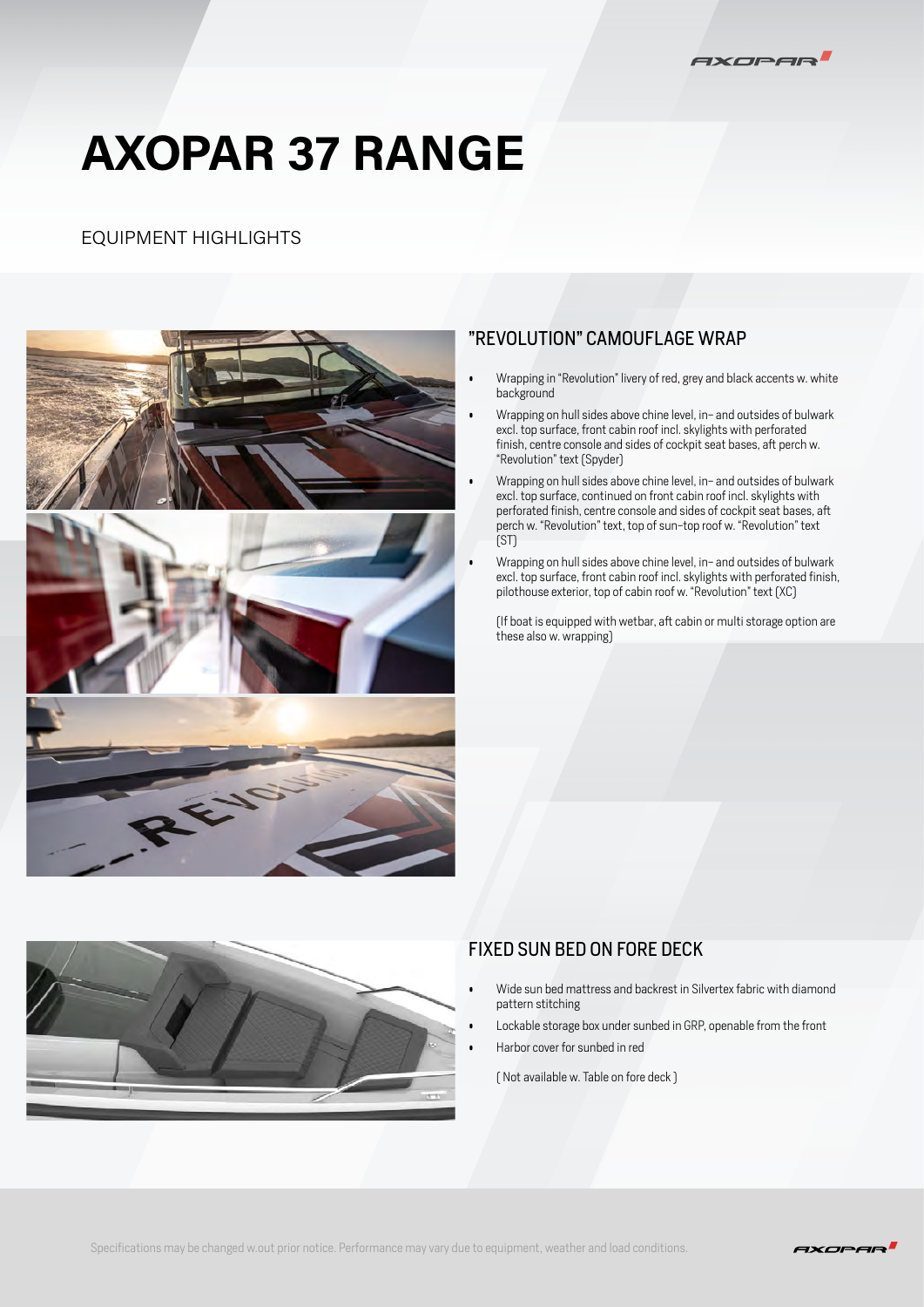

### EQUIPMENT HIGHLIGHTS



### BRABUS LINE TRIM PACKAGE

- BRABUS Line steering wheel in dark grey suede finish and double B© signature
- BRABUS Line passenger hatch grabrail in dark grey suede finish w. BRABUS signature
- BRABUS Line cleats in black with double B© signature
- BRABUS Line console map pocket in Niroxx finish
- Axopar 3D signature logo on both sides of hull in black finish
- BRABUS signature on top of Axopar logo on both sides of hull in black finish
- 37' signature with carbon fiber finish on fender storage panels in black
- BRABUS signature metal plate in front seats
- Heavy-duty rub rail on hull and swim platforms with endcaps in black finish
- Light mast in black finish (ST & XC)
- Windshield frame in black finish (S & ST)
- Sun-Top roof support structures in black finish (ST)
- Side rails in black finish (if option chosen)
- Roof racks in black finish (ST & XC if option chosen)
- Water ski frame in black finish (ST & XC if option chosen)
- LED deck lights x 11 in blue
- Folding seats on aft deck in black finish (if option chosen)
- (Optional BRABUS Line Color Edition available)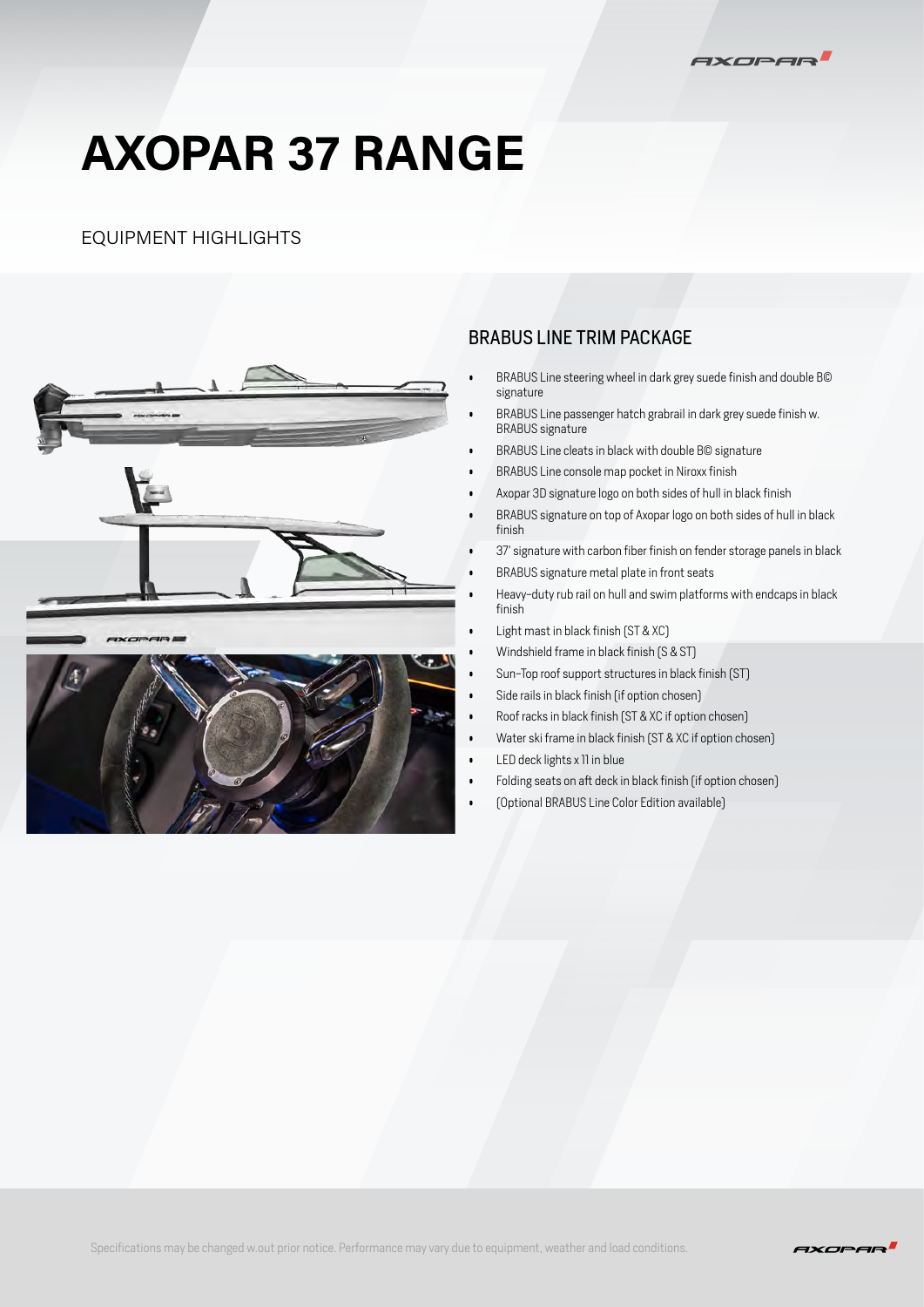

### EQUIPMENT HIGHLIGHTS



### BRABUS LINE COLOR EDITION

- Available in either Miami Blue or Platinum Grey
- Hull and hull sides up to rub rail in hand painted color gelcoat finish
- Bottom part of swim platforms up to rub rail in hand painted gelcoat finish
- Entire roof in hand painted color gelcoat finish (ST)
- Exterior of roof in hand painted color gelcoat finish (XC)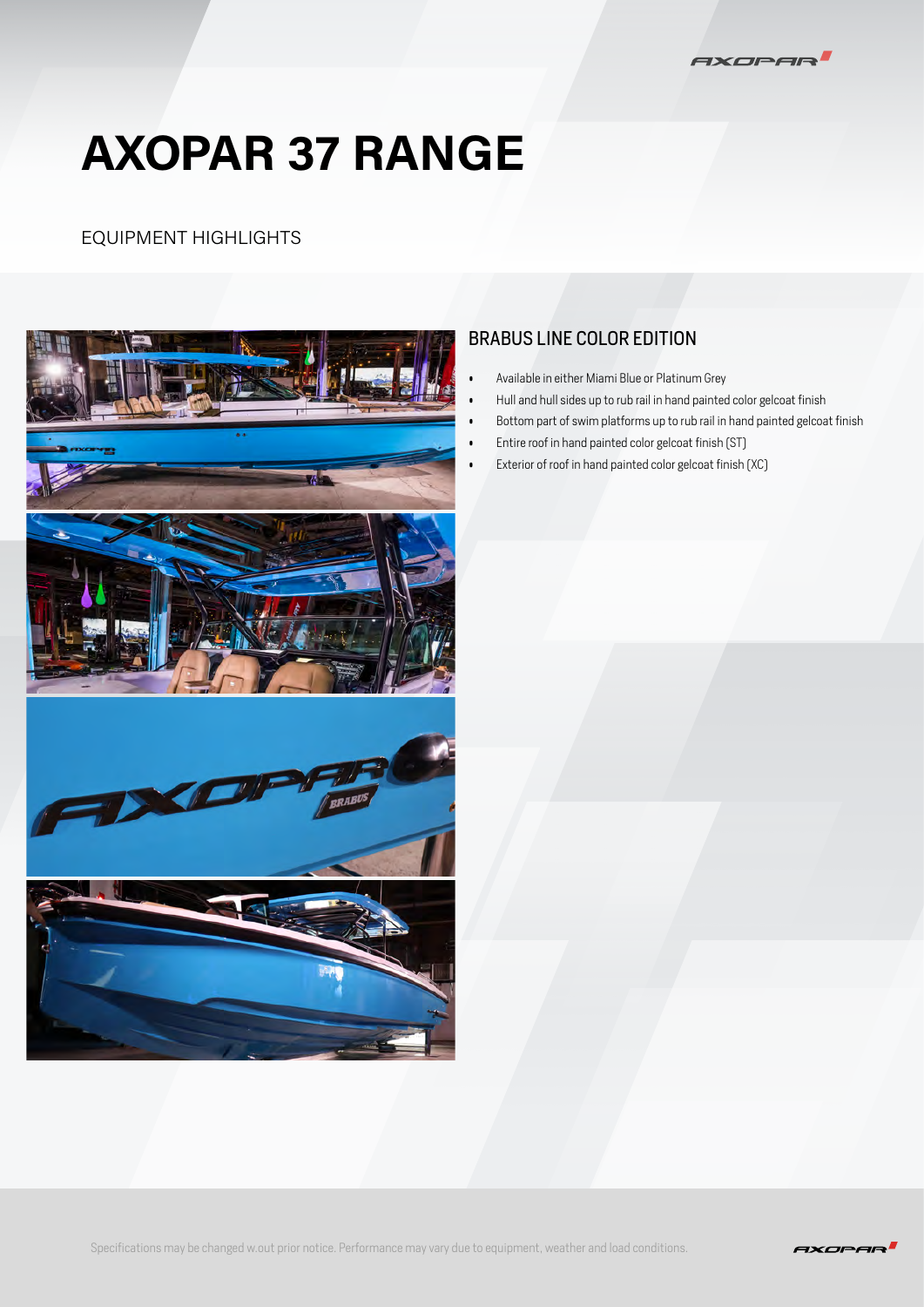AXOPAR

EQUIPMENT HIGHLIGHTS

### **PRE-RIGGING**

### MERCURY FOURSTROKE V8 / VERADO L6, DUAL ENGINE

- Axopar specific pre-rigging kit incl. Mercury Vessel Link
- Mercury Heavy Duty steering cylinder
- Mercury Verado Tilt Helm
- SmartCraft Digital Throttle & Shift (DTS)
- Performance hydraulic steering hoses and cable connections
- Mercury SmartCraft diagnostic port inside console
- Mercury Safety Kill Cord

### JPO FOR MERCURY FOURSTROKE V8 / VERADO L6, DUAL ENGINE

- Axopar specific pre-rigging kit incl. Mercury Vessel Link
- Mercury Joystick Piloting (JPO) system for outboards
- Electro-hydraulic Power Steering
- SmartCraft Digital Throttle & Shift (DTS)
- Integrated AutoPilot w. Route and Heading functions
- Mercury Skyhook Digital Anchor

### **OPTIONAL EQUIPMENT**

#### ANTIFOULING

• SeaJet 35 Hard Racing antifouling in white or grey

### BOW THRUSTER

- Side-Power SE60 single propeller unit w. 185mm diameter GRP tunnel
- Joystick control unit mounted on dashboard
- Remote controlled separate bow thruster battery switch
- Battery preparation located under bed area in front cabin

### WINDLASS IN BOW

- Fixed Windlass in bow Maxwell HRC-FF w. remote & 30 m galvanized chain 6 mm
- Fixed anchor bow roller
- Ultra Anchor 12 kg stainless steel
- Fuses 80A, located in anchor box
- Utilizing the Bow thruster battery setup w. separate remote bow thruster battery switch
- Safety laniard

#### WINDLASS IN STERN

- Fixed Windlass in bow Maxwell HRC-FF w. remote & 30 m leaded rope
- Fixed anchor bow roller on swim platform
- Ultra Anchor 12 kg stainless steel
- Fuses 80A, located in Port side fender box
- Utilizing the service battery setup w. separate remote bow thruster battery switch
- Safety laniard

#### SHORE POWER 230V

- 10A/230v main distribution box w. earth leak protector, fuses
- Shore power cable 13 meters
- Adapter from 16A to 230v connection
- Two 230v power sockets in black located in aft and in front cabin
- Shore power inlet socket located in anchor box
- WP-BC Supreme 12v 40A battery charger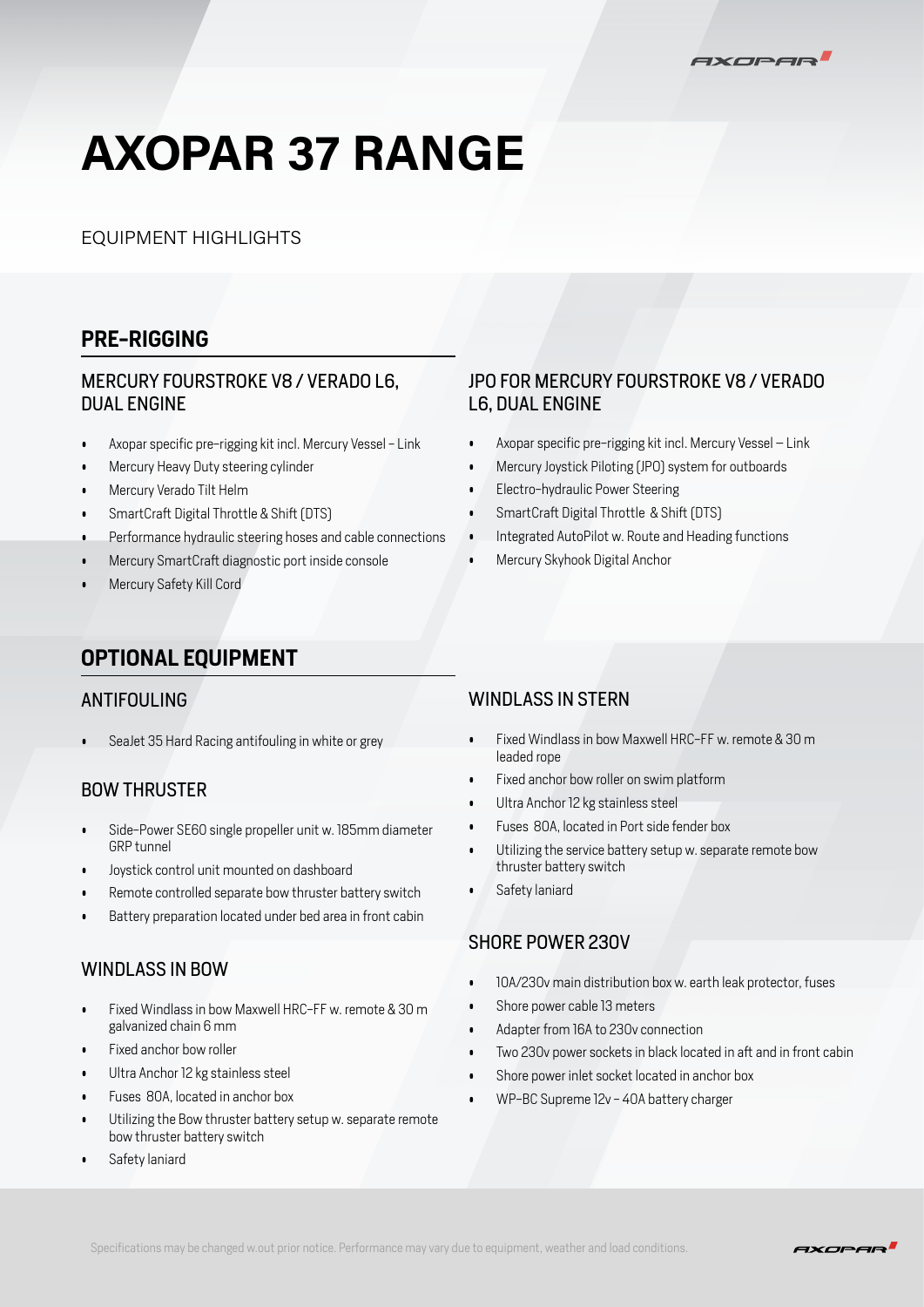AXOPAR

EQUIPMENT HIGHLIGHTS

### SHORE POWER 110V

- 16A/110v main distribution box.
- Shore power cable 13 meters
- Connector smart plug
- Adapter from 16 to 110v connection
- Two 110v power sockets in black located in aft and in front cabin
- Shore power connection socket located in anchor locker

### US STANDARD EPA FUEL SYSTEM (MANDATORY IN US)

- Prevention for overfill, Perko
- Carbon canister in fuel tank breathing line, vapour free re-fuelling

- Webasto Air Top Evo55, 5.0kW diesel heater
- Control panel on dashboard, SB side
- Separate 20l diesel tank located in aft storage area w. filler cap in Port side aft deck fender box
- Air outlets in front cabin x 2, windscreen defrosting x 2, main heat outlet in pilothouse / cockpit
- If boat is equipped w. optional aft cabin, also one main air outlet is provided for the aft cabin

### FLAMELESS GAS CERAMIC COOKTOP

- "Gas-under-glass" ceramic gas hob w. 2 + 1 free burner, flush mounted in wet bar
- Heat protection shield inside wet bar lid
- Gas bottle storage preparation inside wet bar module
- Automatic cut-off valve, active when lid is closed

(only w. Wet bar option)

### SINK AND FAUCET IN FRONT CABIN

• Transparent glass sink and stainless steel faucet on top of standard cabinet

### AMBIENT LIGHTS, FRONT CABIN

- Indirect LED lighting stripe reaching around the front cabin headliner
- Indirect LED lighting stripe behind roof panel above bed

### AMBIENT LIGHTS, PILOT HOUSE

- Indirect LED lighting stripe behind front roof panel
- Indirect LED lighting stripe behind aft roof panel

HEATER (only w. XC Cross Cabin model)

### AMBIENT LIGHTS, AFT CABIN

• Indirect LED lighting stripes behind side roof panels

### UNDERWATER LIGHTS 2-IN-ONE, DUAL COLOR

• Two color changeable transom mounted lights

### SHOWER IN TOILET COMPARTMENT

- Shower handset, metal slide rail and hose in chrome finish
- Additional frosted plexiglass concealment wall
- Esthec floor in shower area
- Automatic shower sump pump
- Electric vent

(only w. Toilet compartment option)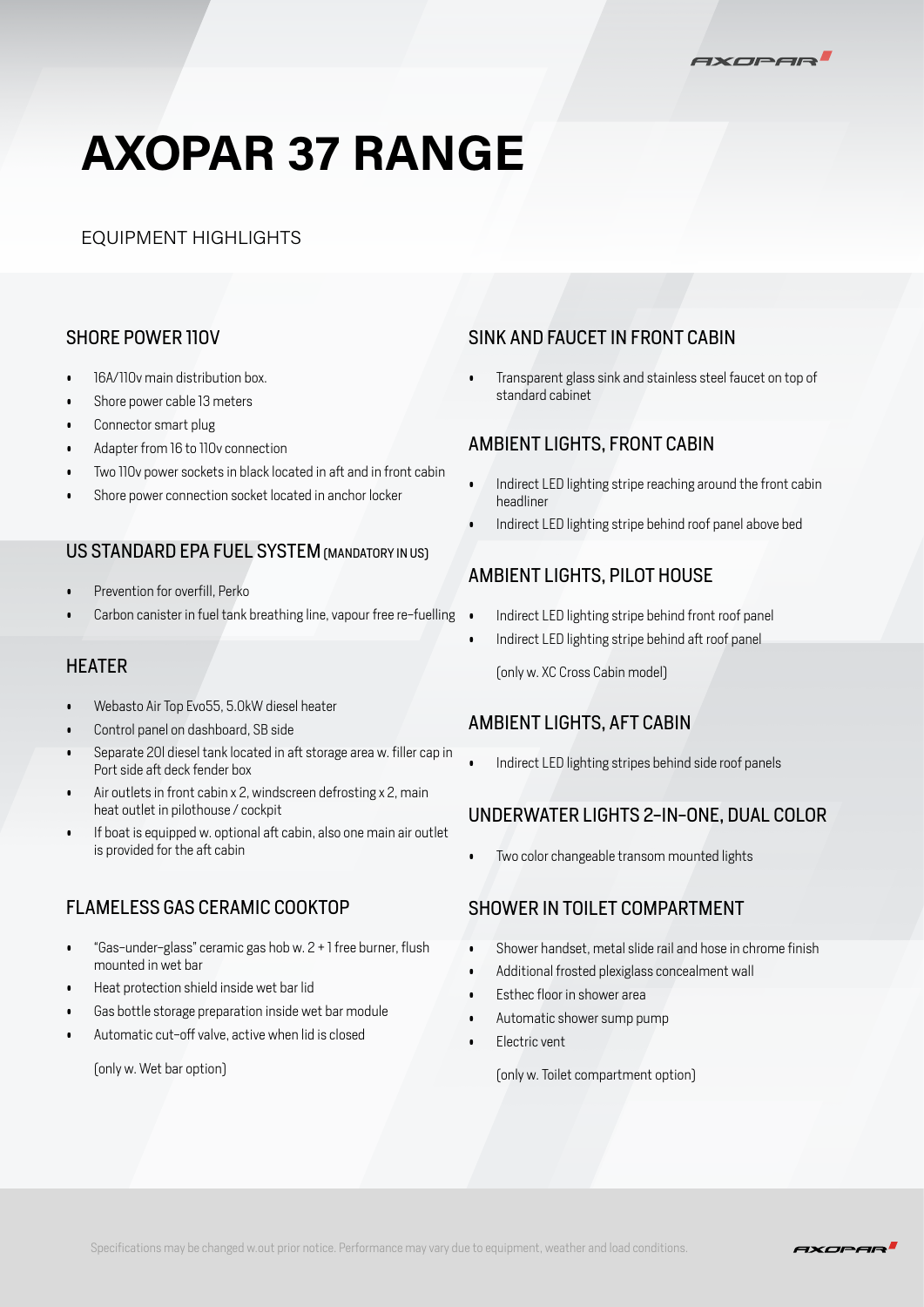

### EQUIPMENT HIGHLIGHTS

### TABLE ON FORE DECK

- Double gelcoat sided GRP table with storage bag and table leg on front deck
- Removable table leg in aluminum with fixed counterpart on deck

(not available w. Fixed sunbed on fore deck option)

### MOORING PACKAGE

- Fenders (size 8 x 27in) x 6
- Fender covers (size 8 x 27in) w. Axopar embroidery x 6
- Fender lines x 6
- Mooring lines 4 x 16mm / 12m length x 6
- Anchor rope 40m, w. thindle
- Anchor 10kg zink
- Shackle in stainless steel

### SEATS AND UPHOLSTERY IN OTHER SILVERTEX COLORS THAN STERLING

- Changes color of the upholstery in seats and sofa
- Same upholstery color is used in other optional cushions on board.

#### ANCHOR HATCH CUSHION

- Large cushion on top of the fore deck anchor hatch in Silvertex colors
- Anchor hatch openable with cushion mounted in place
- Harbor cover in red

### MULTI STORAGE SUN DECK CUSHIONS

- Large sun deck mattress for Multi storage compartment in Silvertex colors
- Head rest cushion with diamon pattern stitching in Silvertex colors

( Option available only for S & ST )

### **NAVIGATION**

### CHARTPLOTTER

- Single unit Simrad GO12 XSE
- Interconnected to NMEA 2000 network
- Connected to Mercury VesselLink (only w. Mercury pre-rig option)

### DUAL CHARTPLOTTERS

- Dual installation Simrad GO12 XSE units
- Interconnected to NMEA 2000 network
- Connected to Mercury VesselLink (only w. Mercury pre-rig option)

### GLASS HELM

- Integrated Simrad InformationDisplay 2 x 12" units w. high gloss glass surfaces
- Interconnected to NMEA 2000 network
- SD card reader in front cabin
- Connected to Mercury VesselLink When Pre rig option chosen
- Axopar User Interface BETA version for user guidance and information, incl. Simrad OPBox unit

### ECHO SOUNDER

- Simrad AIRMAR SS60
- Thru hull installation, installed in front of first step on hull